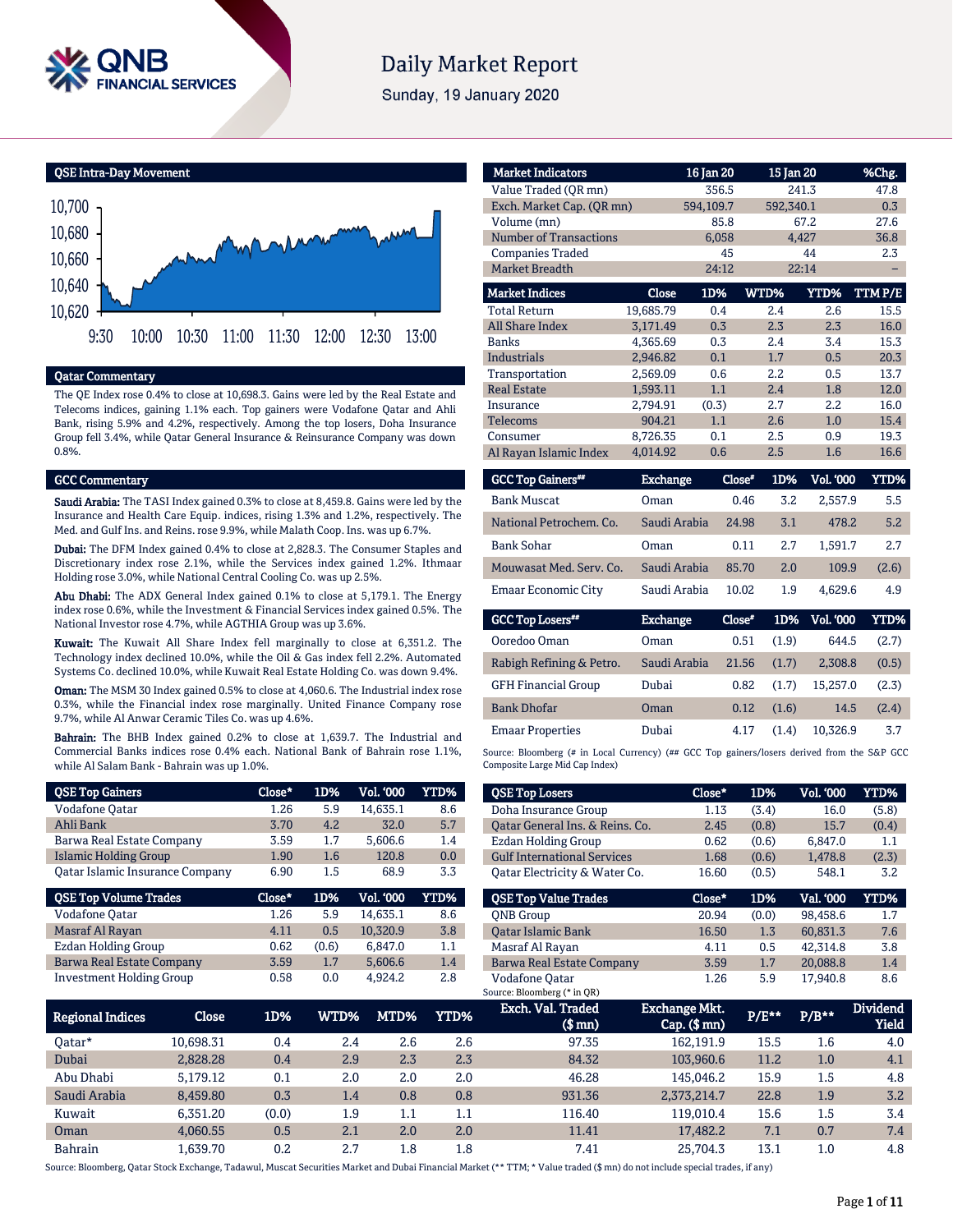## Qatar Market Commentary

- The QE Index rose 0.4% to close at 10,698.3. The Real Estate and Telecoms indices led the gains. The index rose on the back of buying support from non-Qatari shareholders despite selling pressure from Qatari and GCC shareholders.
- Vodafone Qatar and Ahli Bank were the top gainers, rising 5.9% and 4.2%, respectively. Among the top losers, Doha Insurance Group fell 3.4%, while Qatar General Insurance & Reinsurance Company was down 0.8%.
- Volume of shares traded on Thursday rose by 27.6% to 85.8mn from 67.2mn on Wednesday. Further, as compared to the 30-day moving average of 74.5mn, volume for the day was 15.1% higher. Vodafone Qatar and Masraf Al Rayan were the most active stocks, contributing 17.1% and 12.0% to the total volume, respectively.

| <b>Overall Activity</b>    | Buy %* | Sell %* | Net (QR)          |
|----------------------------|--------|---------|-------------------|
| Oatari Individuals         | 17.76% | 37.12%  | (69,026,170.34)   |
| <b>Oatari Institutions</b> | 27.20% | 37.63%  | (37, 161, 312.01) |
| Oatari                     | 44.96% | 74.75%  | (106.187.482.35)  |
| <b>GCC</b> Individuals     | 0.32%  | 0.36%   | (145, 486.70)     |
| <b>GCC</b> Institutions    | 0.91%  | 2.20%   | (4,596,213.56)    |
| <b>GCC</b>                 | 1.23%  | 2.56%   | (4,741,700.26)    |
| Non-Oatari Individuals     | 5.73%  | 6.42%   | (2,465,549.37)    |
| Non-Oatari Institutions    | 48.08% | 16.27%  | 113,394,731.99    |
| Non-Oatari                 | 53.81% | 22.69%  | 110,929,182.61    |

Source: Qatar Stock Exchange (\* as a % of traded value)

## Ratings, Earnings Releases, Global Economic Data and Earnings Calendar

#### Ratings Updates

| Company                        | <b>Agency</b> | Market Type* | Old Rating | New Rating | <b>Rating Change</b>     | Outlook  | <b>Outlook Change</b>    |
|--------------------------------|---------------|--------------|------------|------------|--------------------------|----------|--------------------------|
| Kuwait Projects<br>Co. Holding | Moody's       | Kuwait LTR   | -          | Baa3       | $\overline{\phantom{0}}$ | Negative | $\overline{\phantom{0}}$ |

Source: News reports, Bloomberg (\* LTR – Long Term Rating)

## Earnings Releases

| Company                                | <b>Market</b> | <b>Currency</b> | Revenue (mn)             | % Change | <b>Operating Profit</b>  | % Change                 | <b>Net Profit</b>        | % Change |
|----------------------------------------|---------------|-----------------|--------------------------|----------|--------------------------|--------------------------|--------------------------|----------|
|                                        |               |                 | 402019                   | YoY      | (mn) 4Q2019              | YoY                      | (mn) 4Q2019              | YoY      |
| Takaful Oman Insurance*                | Oman          | <b>OMR</b>      | 18.3                     | $-5.7%$  |                          | $\equiv$                 | (0.9)                    | N/A      |
| Dhofar Beverage and Food Stuff Co.*    | <b>Oman</b>   | <b>OMR</b>      | 4,155.4                  | $-5.1%$  | (32.4)                   | N/A                      | (152.4)                  | N/A      |
| Voltamp Energy*                        | Oman          | <b>OMR</b>      | 41.3                     | 3.7%     |                          |                          | 0.5                      | 1530.9%  |
| Gulf Mushroom Products Co.*            | Oman          | <b>OMR</b>      | 7.5                      | $-1.0%$  | $\overline{\phantom{0}}$ | Ξ.                       | 0.6                      | 53.0%    |
| Oman Packaging Co.*                    | Oman          | <b>OMR</b>      | 12.1                     | $-5.5%$  | $\overline{\phantom{0}}$ | $\overline{\phantom{0}}$ | 1.1                      | 147.8%   |
| Sohar Power Co.*                       | Oman          | <b>OMR</b>      | 50.5                     | $-25.2%$ | $\overline{\phantom{a}}$ | Ξ.                       | 1.4                      | N/A      |
| Salalah Mills Co.*                     | Oman          | <b>OMR</b>      | 53.7                     | 3.2%     | $\overline{\phantom{m}}$ | $\overline{\phantom{0}}$ | 1.1                      | $-66.0%$ |
| Vision Insurance*                      | Oman          | <b>OMR</b>      | 25.6                     | $-6.7%$  | $\overline{\phantom{0}}$ | $\overline{\phantom{0}}$ | $\overline{\phantom{0}}$ |          |
| Al Anwar Holding*                      | Oman          | <b>OMR</b>      | $\overline{\phantom{0}}$ |          | $\equiv$                 | $\equiv$                 | 0.3                      | N/A      |
| National Gas Co.*                      | Oman          | <b>OMR</b>      | 77.6                     | $-9.6%$  |                          |                          | 1.6                      | $-11.2%$ |
| Global Financial Investments Holding*  | Oman          | <b>OMR</b>      | 0.3                      | $-89.0%$ | $\overline{\phantom{m}}$ | $\qquad \qquad -$        | (0.3)                    | N/A      |
| Al Batinah Development & Inv. Co.#*    | Oman          | <b>OMR</b>      | 223.1                    | $-37.8%$ | $\overline{\phantom{0}}$ | Ξ.                       | (574.3)                  | N/A      |
| Al Madina Takaful Insurance*           | Oman          | <b>OMR</b>      | 36.4                     | 32.4%    | $\equiv$                 | $\equiv$                 | 0.3                      | 21.9%    |
| Al Batinah Power*                      | Oman          | <b>OMR</b>      | 49.2                     | $-34.5%$ | $\overline{\phantom{0}}$ | -                        | 9.7                      | 7.4%     |
| Salalah Port Services*                 | Oman          | <b>OMR</b>      | 64.7                     | 14.3%    | $\overline{\phantom{m}}$ | $\overline{\phantom{0}}$ | 5.7                      | 7.3%     |
| Dhofar International Development*      | <b>Oman</b>   | <b>OMR</b>      | 9.6                      | $-11.8%$ | $\overline{\phantom{0}}$ | Ξ.                       | (19.9)                   | N/A      |
| Musandam Power Company#*               | Oman          | <b>OMR</b>      | 18.0                     | 9.2%     | $\overline{\phantom{0}}$ | $\overline{\phantom{0}}$ | 2.5                      | $-31.6%$ |
| Dhofar Insurance Co.*                  | Oman          | <b>OMR</b>      | 45.6                     | 14.0%    | $\overline{\phantom{0}}$ | -                        | 2.7                      | 136.1%   |
| Gulf International Chemicals*          | Oman          | <b>OMR</b>      | 2.2                      | 4.1%     | $\overline{\phantom{0}}$ |                          | 0.1                      | $-20.7%$ |
| National Finance Co.*                  | Oman          | <b>OMR</b>      | 44.6                     | 5.4%     | $\equiv$                 | ÷                        | 10.0                     | $-16.6%$ |
| Arabia Falcon Insurance Company*       | Oman          | <b>OMR</b>      | 16.9                     | 5.2%     | $\overline{\phantom{m}}$ | $\equiv$                 | 1.0                      | $-3.6%$  |
| The National Detergent Co.*            | Oman          | <b>OMR</b>      | 19.7                     | $-7.9%$  | $\overline{\phantom{0}}$ | Ξ.                       | 0.6                      | $-29.4%$ |
| Oman United Insurance Co.*             | Oman          | <b>OMR</b>      | 31.1                     | $-15.1%$ | $\overline{\phantom{a}}$ | $\overline{\phantom{0}}$ | 3.0                      | $-4.2%$  |
| National Life General Insurance*       | Oman          | <b>OMR</b>      | 148.6                    | 10.4%    | $\equiv$                 | $\equiv$                 | 10.1                     | 8.6%     |
| Muscat Insurance Co.*                  | Oman          | <b>OMR</b>      | 18.5                     | $-0.7%$  | $\overline{\phantom{0}}$ | $\overline{\phantom{0}}$ | (0.9)                    | N/A      |
| Muscat Thread Mills*                   | Oman          | <b>OMR</b>      | 3.6                      | 20.1%    | $\qquad \qquad -$        | $-$                      | 0.1                      | N/A      |
| Al Maha Petroleum Products Marketing#* | Oman          | <b>OMR</b>      | 465.1                    | $-4.6%$  | $\qquad \qquad -$        | $\qquad \qquad -$        | 3.9                      | $-24.2%$ |
| Al Omaniya Financial Services*         | Oman          | <b>OMR</b>      | 17.6                     | $-3.5%$  | $-$                      | $-$                      | 3.4                      | $-14.8%$ |
| Oman Ceramic Co.*                      | Oman          | <b>OMR</b>      | 2.0                      | $-16.5%$ | $\overline{\phantom{0}}$ | $\qquad \qquad -$        | (1.0)                    | N/A      |
| Financial Services Co.#*               | Oman          | <b>OMR</b>      | 313.3                    | $-18.3%$ | $\overline{\phantom{0}}$ | Ξ.                       | (817.7)                  | N/A      |
| Al Sharqiya Investment Holding Co.*    | Oman          | <b>OMR</b>      | 1.2                      | $-3.9%$  |                          |                          | 0.5                      | $-8.7%$  |
| Taageer Finance Co.*                   | Oman          | <b>OMR</b>      | 19.9                     | 20.6%    | -                        | -                        | 3.8                      | $-21.9%$ |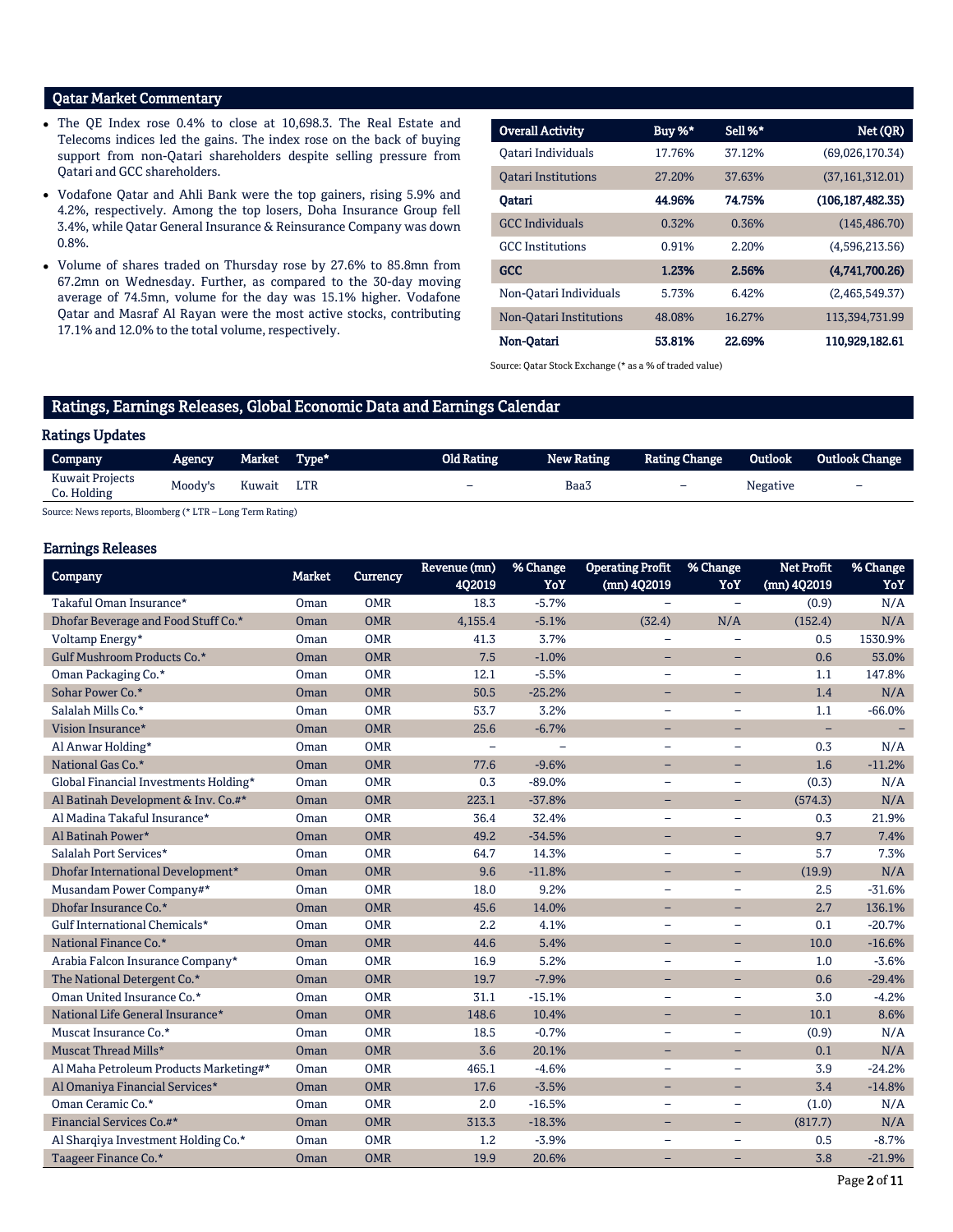| Company                                 | <b>Market</b> | <b>Currency</b> | Revenue (mn)<br>402019 | % Change<br>YoY | <b>Operating Profit</b><br>(mn) 4Q2019 | % Change<br>YoY   | <b>Net Profit</b><br>$(mn)$ 402019 | % Change<br>YoY |
|-----------------------------------------|---------------|-----------------|------------------------|-----------------|----------------------------------------|-------------------|------------------------------------|-----------------|
| Muscat Finance*                         | Oman          | <b>OMR</b>      | 12.6                   | $-10.2%$        | 7.8                                    | $-20.4%$          | 0.4                                | $-89.2%$        |
| Gulf Stones Co.*                        | Oman          | <b>OMR</b>      | 3.1                    | $-6.2%$         |                                        |                   | (0.7)                              | N/A             |
| Acwa Power Barka*                       | Oman          | <b>OMR</b>      | 55.7                   | $-9.4%$         |                                        |                   | 1.8                                | N/A             |
| Oman Flour Mills Co.*                   | Oman          | <b>OMR</b>      | 95.3                   | 7.4%            | -                                      | -                 | 6.7                                | $-28.8%$        |
| Al Fajar Al Alamia Co.*                 | Oman          | <b>OMR</b>      | 9.0                    | $-17.8%$        | $\overline{\phantom{0}}$               |                   | 0.2                                | $-84.7%$        |
| Oman Chlorine*                          | Oman          | <b>OMR</b>      | 16.3                   | 29.9%           | 1.3                                    | $-54.5%$          | (0.2)                              | N/A             |
| National Aluminium Products Co.*        | Oman          | <b>OMR</b>      | 43.3                   | $-10.1%$        |                                        |                   | (0.8)                              | N/A             |
| Al Maha Ceramics*                       | Oman          | <b>OMR</b>      | 7.4                    | $-11.9%$        | $-$                                    | -                 | 1.0                                | $-16.0%$        |
| Dhofar Fisheries & Food Industries Co.* | Oman          | <b>OMR</b>      | 8.5                    | 0.1%            |                                        |                   | (1.0)                              | N/A             |
| Al Batinah Hotels#*                     | Oman          | <b>OMR</b>      | 67.3                   | $-36.2%$        | $\overline{\phantom{0}}$               | -                 | (30.2)                             | N/A             |
| Al Madina Investment Co.#*              | Oman          | <b>OMR</b>      | 124.9                  | $-3.6%$         |                                        | $\qquad \qquad -$ | (1,542.2)                          | N/A             |
| Al Hassan Engineering Co.*              | Oman          | <b>OMR</b>      | 38.7                   | 48.5%           | $\qquad \qquad$                        | -                 | 1.2                                | N/A             |
| Majan Glass Co.                         | Oman          | <b>OMR</b>      | 10.9                   | 23.7%           |                                        |                   | ۰                                  |                 |
| Dhofar Cattle Feed Co.*                 | <b>Oman</b>   | <b>OMR</b>      | 34.8                   | 4.0%            | 0.9                                    | N/A               | 0.5                                | N/A             |
| Galfar Engineering & Contracting#*      | Oman          | <b>OMR</b>      | 253,661.0              | $-12.3%$        | $\qquad \qquad \blacksquare$           | -                 | (59.0)                             | N/A             |
| Dhofar Poultry Co.*                     | Oman          | <b>OMR</b>      | 9.5                    | $-5.0%$         |                                        |                   | (0.4)                              | N/A             |
| Ooredoo                                 | Oman          | <b>OMR</b>      | 74.4                   | 3.8%            |                                        |                   | 6.9                                | $-54.3%$        |

Source: Company data, DFM, ADX, MSM, TASI, BHB. (# – Values in Thousands, \*Financial for FY2019)

## Global Economic Data

| Date  | <b>Market</b> | <b>Source</b>                            | <b>Indicator</b>                 | Period     | Actual           | <b>Consensus</b> | Previous |
|-------|---------------|------------------------------------------|----------------------------------|------------|------------------|------------------|----------|
| 01/16 | <b>US</b>     | Department of Labor                      | <b>Initial Jobless Claims</b>    | $11$ -Jan  | 204 <sub>k</sub> | 218 <sub>k</sub> | 214k     |
| 01/16 | <b>US</b>     | Department of Labor                      | <b>Continuing Claims</b>         | $4$ -Jan   | 1,767k           | 1,750k           | 1,804k   |
| 01/17 | US            | <b>Federal Reserve</b>                   | <b>Industrial Production MoM</b> | <b>Dec</b> | $-0.3%$          | $-0.2%$          | 0.8%     |
| 01/17 | <b>US</b>     | <b>Federal Reserve</b>                   | Manufacturing (SIC) Production   | <b>Dec</b> | 0.2%             | $-0.1%$          | 1.0%     |
| 01/17 | EU            | Eurostat                                 | <b>CPI YoY</b>                   | Dec        | 1.3%             | 1.3%             | 1.3%     |
| 01/17 | <b>EU</b>     | Eurostat                                 | <b>CPI MoM</b>                   | <b>Dec</b> | 0.3%             | 0.3%             | 0.3%     |
| 01/16 | Germany       | German Federal Statistical Office        | <b>CPI MoM</b>                   | <b>Dec</b> | 0.5%             | 0.5%             | 0.5%     |
| 01/16 | Germany       | <b>German Federal Statistical Office</b> | <b>CPI YoY</b>                   | <b>Dec</b> | 1.5%             | 1.5%             | 1.5%     |
| 01/16 | Japan         | Bank of Japan                            | PPI MoM                          | Dec        | 0.1%             | 0.1%             | 0.2%     |
| 01/16 | Japan         | Bank of Japan                            | PPI YoY                          | <b>Dec</b> | 0.9%             | 0.9%             | 0.1%     |
| 01/16 | China         | The People's Bank of China               | Money Supply M0 YoY              | Dec        | 5.4%             | 5.2%             | 4.8%     |
| 01/16 | China         | The People's Bank of China               | Money Supply M1 YoY              | <b>Dec</b> | 4.4%             | 3.7%             | 3.5%     |
| 01/16 | China         | The People's Bank of China               | Money Supply M2 YoY              | <b>Dec</b> | 8.7%             | 8.3%             | 8.2%     |
| 01/17 | China         | <b>National Bureau of Statistics</b>     | <b>GDP YoY</b>                   | 402019     | 6.0%             | 6.0%             | 6.0%     |
| 01/17 | China         | National Bureau of Statistics            | <b>Industrial Production YoY</b> | <b>Dec</b> | 6.9%             | 5.9%             | 6.2%     |
| 01/17 | China         | <b>National Bureau of Statistics</b>     | <b>Retail Sales YoY</b>          | <b>Dec</b> | 8.0%             | 7.9%             | 8.0%     |

Source: Bloomberg (s.a. = seasonally adjusted; n.s.a. = non-seasonally adjusted; w.d.a. = working day adjusted)

## Earnings Calendar

| <b>Tickers</b> | <b>Company Name</b>                           | Date of reporting 4Q2019 results | No. of days remaining | <b>Status</b> |
|----------------|-----------------------------------------------|----------------------------------|-----------------------|---------------|
| <b>MARK</b>    | Masraf Al Rayan                               | 20-Jan-20                        |                       | Due           |
| <b>KCBK</b>    | Al Khalij Commercial Bank                     | $20$ -Jan-20                     |                       | Due           |
| <b>MRDS</b>    | Mazaya Qatar Real Estate Development          | 22-Jan-20                        | 3                     | Due           |
| <b>DHBK</b>    | Doha Bank                                     | $26$ -Jan-20                     | 7                     | Due           |
| QIIK           | Qatar International Islamic Bank              | 28-Jan-20                        | 9                     | Due           |
| <b>QFLS</b>    | <b>Qatar Fuel Company</b>                     | $29$ -Jan-20                     | 10                    | Due           |
| <b>CBQK</b>    | The Commercial Bank                           | 29-Jan-20                        | 10                    | Due           |
| <b>IHGS</b>    | <b>Islamic Holding Group</b>                  | $29$ -Jan-20                     | 10                    | Due           |
| <b>NLCS</b>    | Alijarah Holding                              | 30-Jan-20                        | 11                    | Due           |
| <b>OATI</b>    | <b>Qatar Insurance Company</b>                | $2$ -Feb-20                      | 14                    | Due           |
| <b>VFQS</b>    | <b>Vodafone Qatar</b>                         | 3-Feb-20                         | 15                    | Due           |
| <b>MCGS</b>    | <b>Medicare Group</b>                         | $4$ -Feb-20                      | 16                    | Due           |
| <b>OIMD</b>    | <b>Qatar Industrial Manufacturing Company</b> | 5-Feb-20                         | 17                    | Due           |
| <b>DOHI</b>    | Doha Insurance Group                          | 12-Feb-20                        | 24                    | Due           |
| <b>ORDS</b>    | Ooredoo                                       | 13-Feb-20                        | 25                    | Due           |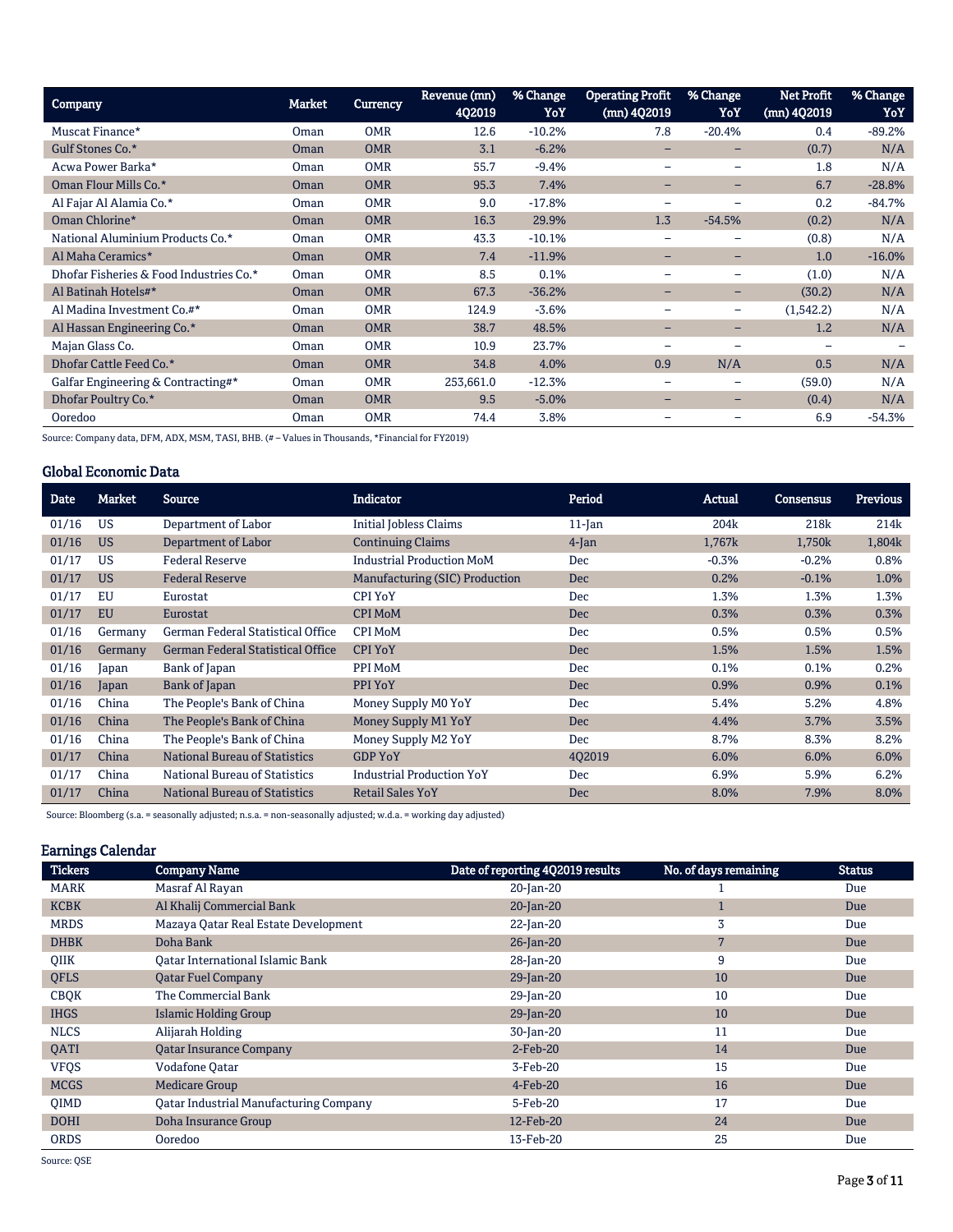## News

Qatar

- ABQK posts ~2% YoY increase but ~29% QoQ decline in net profit in 4Q2019, misses our estimate – Ahli Bank's (ABQK) net profit rose 2.3% YoY (but declined 29.5% on QoQ basis) to QR130.7mn in 4Q2019 vs. our estimate of QR157.5mn. In FY2019, ABQK has posted a net profit of QR675.23mn compared to net profit amounting to QR665.56mn for the same period of the previous year. EPS amounted to QR0.292 in FY2019 as compared to QR0.288 in FY2018. The bank's balance sheet grew by 8.7% over December 31, 2018 to QR43.9bn. Loans and advances grew 14.8% last year to nearly QR31.6bn. Investment Securities grew by 27.1% to QR7.5bn in 2019. ABQK's customer deposits grew by 17.2% to QR25.5bn in 2019. Cost-to-income ratio for 2019 improved to 27.3% from 28.1% in 2018 reflecting efficient management of the bank's operations. The Return on Average Assets (ROAA) and Return on Average Equity (ROAE) stood steady at 1.7% and 11.9% respectively, despite an increase in balance sheet size and equity base. Total capital adequacy ratio as of December 2019 stood at a healthy 17.1%, reflecting strong capital position of the bank. Ahli Bank's board of directors has proposed a cash dividend of 15% i.e. QR0.15 per share, and a bonus share of 5% (one new share for every 20 shares held) as the dividend distribution for 2019. The dividend proposal takes into account maximization of shareholders' wealth, bank's internal capital requirements, liquidity and balance sheet growth projections. The results are subject to the final approval of the Qatar Central Bank and the shareholders in the General Assembly, Ahli Bank stated. On the results, ABQK's Chairman and Managing Director, Sheikh Faisal bin AbdulAziz bin Jassem Al Thani said, "We are very pleased with our performance for this year, as the key growth drivers were positively reflected in the overall business growth. The bank has successfully met one of its key strategic objectives of improving stable funding by completing the third bond issuance for \$500mn under its \$1.5bn EMTN Program in the international debt capital markets. The issue was oversubscribed by more than three times with orders from more than 85 investors from Asia, MENA and Europe. This demonstrates the continued vote of confidence from international investors in both Qatar and Ahli Bank. As a further testimony to our performance, Ahli Bank continues to enjoy higher credit ratings A2/P1 from Moody's and is the second highest rated conventional bank in Qatar after QNB. Fitch Ratings has also affirmed Ahli Bank's Long Term Issuer Default Rating (IDR) at 'A'." (QNB FS Research, QSE, Gulf-Times.com)
- Alijarah Holding to hold investors relation conference call on February 2 - Alijarah Holding announced that Investors Relation Conference Call will be held on February 2, 2020 to discuss the financial statements ended December 31, 2019. (QSE)
- QIGD to hold its board meeting on February 2 to discuss the financial statements; conference call to be held on February 6 – Qatari Investors Group (QIGD) announced that its board of directors will meet on February 2, 2020 to discuss financial statements for the period ended December 31, 2019. In addition, the company will also hold an investor relations conference by

phone to discuss the financial results for the period ending on December 31, 2019 on February 6, 2020. (QSE)

- Vodafone Qatar to hold board meeting on February 3 to discuss the financial statements; conference call will be held on February 4 - Vodafone Qatar announced that its board of directors will meet on February 3, 2020 to discuss financial statements for the period ended December 31, 2019. In addition, the company will also hold an investor relations conference by phone to discuss the financial results for the period ending on December 31, 2019 on February 4, 2020. (QSE)
- Ooredoo continues with Plug and Play tie-up to drive digital innovation - Ooredoo has announced partnership contract renewal for 2020 with Plug and Play, the Silicon Valley-based world's largest innovation ecosystem, which aims to connect major corporations, start-ups and investors. Since March 2019, Ooredoo and Plug and Play have evaluated more than 200 startups and built seven Minimum Viable Projects. Currently, Ooredoo has two projects in production – the Ooredoo Virtual Store and Digital Opportunities for People with Physical Disabilities in partnership with the accessible travel start-up Wheel the World. (Qatar Tribune)
- Qatar Airways narrows full-year loss with sales surge Qatar Airways' CEO, Akbar Al Baker said a surge in sales and a higher load factor will narrow losses for the fiscal year ending in March. "Our losses are half of what we budgeted," Al Baker said at a media briefing in Kuwait on Wednesday. Cost-cutting and being very aggressive in the way we sell has allowed the improvement, he added. The CEO said, "The only impact of the blockade after almost three years today is operational costs due to the average extra flying time of 25 minutes per flight. Breakeven could come in the next financial year and profitability in the one ending in 2022." (Bloomberg)
- Four Qatari companies among Forbes ME top 50 realty firms Forbes Middle East magazine has placed four Qatari real estate companies in its recently published report on the top 50 listed real estate companies in the Middle East for the year 2019. Ranked by market value as of October 21, 2019, two of the Qatari companies have found space in the top 10 of the report that features the top 50 companies listed on the region's stock exchange. Ezdan Holding Group, which has been ranked at the fourth place with a market value of \$4.5bn, has emerged as the top Qatari company in the list. Barwa Real Estate Company with a market value of \$3.6bn has been ranked sixth among all companies as part of the report. United Development Company and Mazaya Qatar Real Estate Development have been ranked 12th and 38th, respectively in the list. While United Development Company has a market value of \$1.3bn, Mazaya Qatar Real Estate Development's market value reached \$229mn as of October 21, 2019. Qatar's real estate sector is closely linked to its economy with the industry contributing heavily to growth. Over the last one decade, Qatar has become worldrenowned for erecting architectural masterpieces such as the Pearl-Qatar, Msheireb Downtown Doha, Lusail City and various other projects currently under construction. (Qatar Tribune)
- Deal for Qatar's first solar power plant project to be signed today - Under the patronage of Prime Minister and Minister of Interior HE Sheikh Abdullah bin Nasser bin Khalifa Al Thani,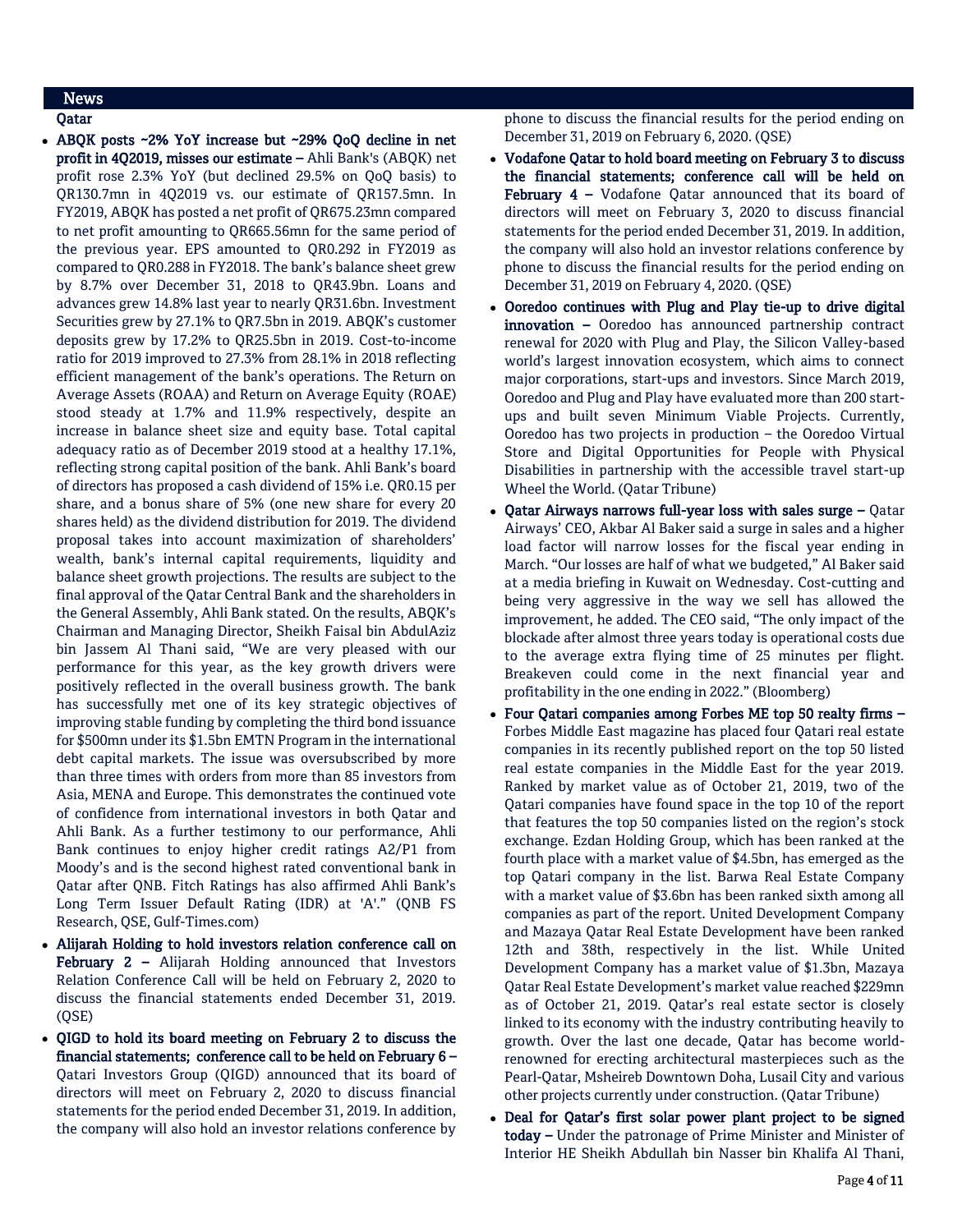the Qatar General Electricity and Water Corporation (Kahramaa) will sign an agreement for the Al Kharsaah solar power plant project today. The solar power plant, which is being built near the Al Kharsaah district with an area of 10 square kilometers, is the first project for a solar energy plant in Qatar to produce electricity using photovoltaic technology. The total capacity of the solar power project is estimated at least 700 MW and 350 MW will be connected to the grid in the first quarter of 2021. The commercial operation is expected to begin in the first quarter of 2022. Kahramaa has received five offers from international developers who are qualified to bid for the project, and it has reviewed and evaluated the offers submitted in technical, legal and commercial terms. The plant is part of Kahramaa's plans to reduce dependence on fossil fuels, reduce carbon emissions and increase energy efficiency by diversifying sources of electricity production, besides increasing the proportion of renewable energy in line with the Qatar National Vision 2030 within the pillars of economic development and environmental development. (Qatar Tribune)

- Al-Kuwari: Private sector progress main indicator of economic development – Private sector progress is a main indicator of development in advanced countries, according to HE the Minister of Commerce and Industry Ali bin Ahmed AL-Kuwari. The Minister was speaking at a meeting hosted in his honor by the Qatari Businessmen Association (QBA). Al-Kuwari noted Qatari financial institutions and companies have become globally competitive and are present in major European and American markets through successful investments. These have served the goals of developing the national economy and transferring expertise and knowledge to the local market. The QBA noted the Minister's visit was aimed at reinforcing communication with the Qatari business community and Qatari businessmen, exchanging views and informing them of the ministry's initiatives that are put in the service of the national economy and its development. (Gulf-Times.com)
- Exit permits abolished for government, domestic workers Qatar has scrapped exit permits for different categories of expatriates including those who are not covered by the country's Labor Law like domestic workers, as part of its efforts to ensure the rights of all foreign workers. To this effect, HE the Prime Minister and Minister of Interior Sheikh Abdullah bin Nasser bin Khalifa Al Thani issued on Thursday Decision No. 95 of 2019 "regarding controls and procedures for the exit of some categories of expatriates who are not subject to the Labor Law in Qatar", the official Qatar News Agency (QNA) stated. The decision is another important step taken by the Qatari government to establish a modern system that strengthens labor laws in the country and ensures the protection of the rights of all expatriate workers, the report stated. According to the new decision, expatriates in the following categories have the freedom to temporarily or permanently leave the country during the period of validity of their employment contract: staff in ministries and other government agencies, employees in public bodies and institutions, employees in the oil and gas sector and affiliated companies, employees working on marine vessels; workers engaged in agriculture and grazing; and workers in private offices. This decision will support Qatari companies by enhancing their global competitiveness and ensuring their conformity with international labor regulations

and best practices, the QNA report stressed. The decision also stipulates that the employer has the right to submit a reasoned request to the Ministry of Interior (MoI) with the names of those who need prior approval before they leave the country because of the nature of their work. Such requests should not exceed 5% of the total number of their employees. (Gulf-Times.com)

- Ministry of Commerce & Industry, QBA to set up Joint Followup Committee – The Ministry of Commerce and Industry (MoCI) and the Qatari Businessmen Association (QBA) will establish a Joint Follow-up Committee, which will serve as a direct communication channel to discuss economic initiatives between both sides, and to facilitate joint cooperation in the implementation of programs and initiatives undertaken by the Ministry and its proper delivery to the business community. The minister's visit also aimed at reinforcing communication with the Qatari business community and Qatari businessmen, exchanging views and informing them of the ministry's initiatives which are being implemented in the service of the national economy and its development. (Peninsula Qatar)
- Sharp jump in Qatar-US monthly trade volume The Qatar-US monthly trade exchange witnessed a remarkable growth in November 2019. The bilateral trade volume in goods between the two countries reached at QR3.09bn in November, registering a sharp jump of over 111% compared to QR1.46bn in the previous month (October 2019), latest official data showed. The combined value of Qatar-US trade exchange during the first 11 months of 2019 (January-November) amounted to QR24.34bn, with the US trade surplus (for the 11-month period) reaching at QR12.57bn. This huge trade surplus is nearly 35% higher compared to QR10.41bn reported for the full year in 2018. With the release of December figures the US trade surplus with Qatar is likely to touch higher level. The US exports to Qatar during January-November period stood at \$5.07bn, while its imports from Qatar remained at \$1.61bn, according to the latest online data available at the US Census Bureau website. When analyzed on monthly basis, November 2019 recorded the highest trade volume during the 11 month period, which was also one of the highest monthly figures in the past few years. The total US exports to Qatar in November peaked at \$773.5mn, recoding a nearly 200% MoM growth compared to \$263m in October 2019, while its imports from Qatar remained at \$76mn, down over 82% against \$138.6mn in the previous month. (Peninsula Qatar)

### International

 IMF Chief: US-China trade deal to ease global uncertainty – The signing of a Phase 1 trade agreement between the US and China will reduce - but not eliminate - uncertainty that has dampened global economic growth, International Monetary Fund's (IMF) Managing Director, Kristalina Georgieva said on Friday. However she said the IMF expected the trade deal would ensure that China's gross domestic product expands by 6% in 2020 and she had shared that forecast with Chinese Vice-Premier Liu He during a meeting this week. "It brings China in the parameters of around 6% growth for 2020, rather than below," she said. Georgieva said the IMF had previously estimated that global trade tensions would shave 0.8%, or \$700bn, off international economic growth. Only about one-third of that was due to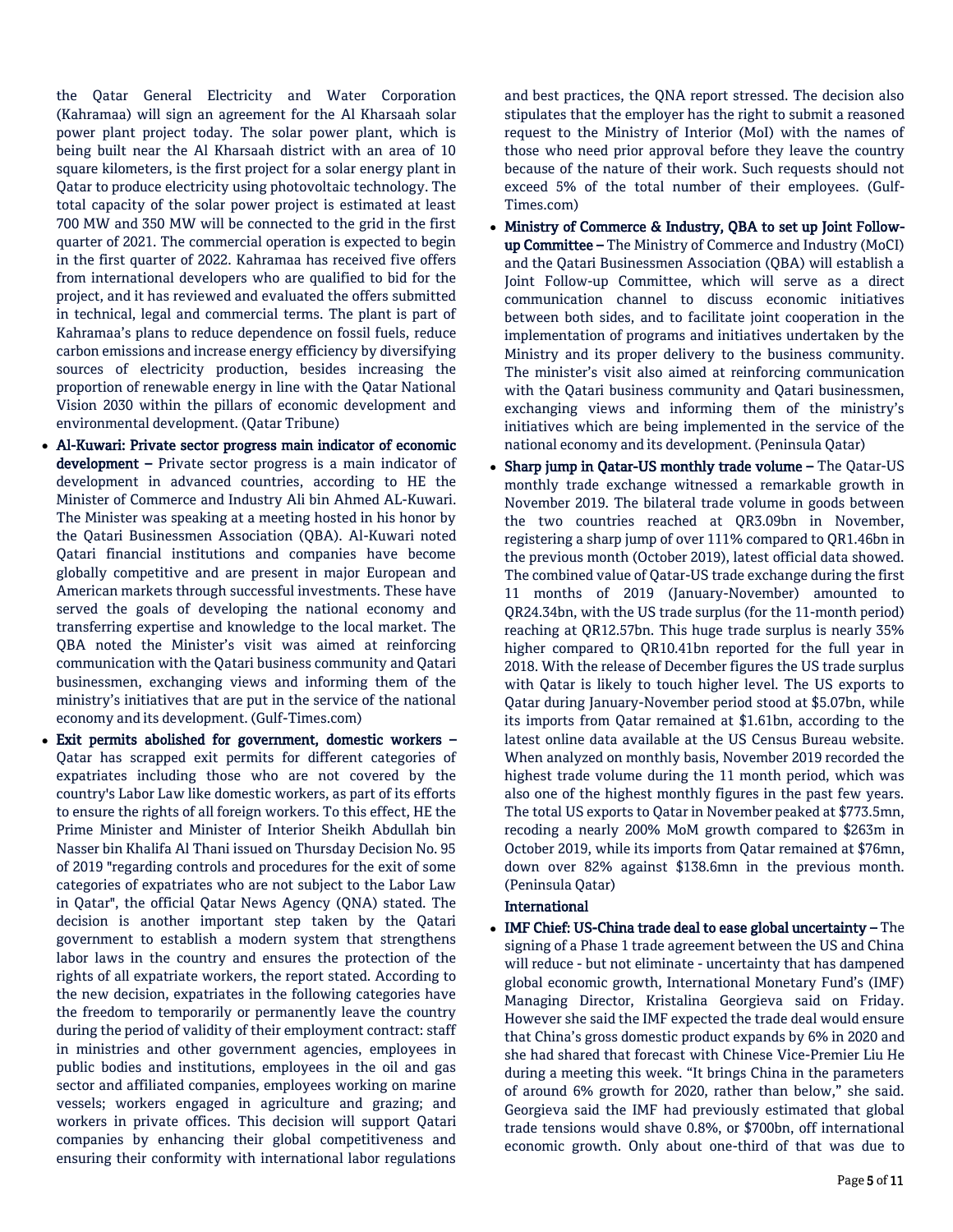tariffs, with the larger share resulting from a slowdown in business investment. Since the US-China trade deal was only an interim solution, the impact on investment would not be eradicated, she said. (Reuters)

- US housing starts at 13-year high, factory output gains The US homebuilding surged to a 13-year high in December as activity increased across the board, suggesting the housing market recovery was back on track amid low mortgage rates, and could help support the longest economic expansion on record. Housing starts jumped 16.9% to a seasonally adjusted annual rate of 1.608mn units last month, the highest level since December 2006. The percentage gain was the largest since October 2016. Groundbreaking activity last month was likely flattered by unseasonably mild weather and probably overstates the health of the housing market. Data for November was revised higher to show homebuilding rising to a pace of 1.375mn units, instead of advancing to a rate of 1.365mn units as previously reported. In a separate report on Friday, the Fed said manufacturing production rose 0.2% last month, adding to November's 1.0% increase. Manufacturing output, however, fell 1.0% in the fourth quarter. It dropped 0.2% in 2019, the first decline since 2016. The US-China trade war has eroded business confidence, leading to a decline in capital expenditures. The housing market improvement is offsetting some of the drag on the economy from weak manufacturing. (Reuters)
- US data point to moderate economic growth, tightening jobs market – US retail sales increased for a third straight month in December, with households buying a range of goods even as they cut back on purchases of motor vehicles, suggesting the economy maintained a moderate growth pace at the end of 2019. Other data showed the number of Americans filing claims for unemployment benefits dropped for a fifth straight week last week, indicating the labor market remained strong despite a recent slowdown in job growth. That should help sustain consumer spending and probably keep the longest economic expansion on record, now in its 11th year, on track. The Federal Reserve described the economy as having continued to expand modestly in the final six weeks of 2019. The US central bank has signaled that it could keep interest rates unchanged at least through this year after reducing borrowing costs three times in 2019. The Commerce Department said retail sales increased 0.3% last month. Data for November was revised up to show retail sales gaining 0.3% instead of rising 0.2% as previously reported. Economists polled by Reuters had forecast retail sales would gain 0.3% in December. Compared to December of last year, retail sales accelerated 5.8%. Sales increased 3.6% in 2019. Excluding automobiles, gasoline, building materials and food services, retail sales rebounded 0.5% last month after falling by a downwardly revised 0.1% in November. (Reuters)
- China to boost US purchases by \$76.7bn in first year of trade deal – China has agreed to increase purchase \$76.7bn worth of US goods in the first year of the newly signed Phase 1 trade deal with the US, with \$123.3bn slated for the second year, according to the text of the agreement released on Wednesday. The \$200bn total two-year increase includes a \$77.7bn increase in sales of manufactured goods to China, according to the text. China also will increase US energy purchases by \$52.4bn and

services purchases by a \$37.9bn. The totals are in line with figures reported by Reuters on Monday. The manufactured goods, which include industrial machinery, electrical equipment, pharmaceutical products, aircraft, motor vehicles, iron and steel and optical and medical instruments, is part of a \$200bn overall increase in Chinese purchases over the next two years. "This agreement will work if China wants it to work. The people that I'm dealing with in China want it to work," US Trade Representative Robert Lighthizer told a news briefing before the document was signed by US President Donald Trump and Chinese Vice-Premier Liu He. (Reuters)

- QNB Group: Headwind for global GDP growth from US-China trade war appears to be abating - Progress towards the Phase 1 deal has meant that the headwind for global GDP growth from the US-China trade war appears to be abating, QNB Group has said in its weekly economic commentary. QNB Group has written extensively on the trade tensions and the US-China trade war in particular. Its optimism early last year turned to pessimism as tensions escalated over the summer and the US labeled China a currency manipulator. Progress towards a "Phase 1" deal first hit the headlines in early October when the US cancelled a planned increase in tariffs in return for Chinese commitments to purchase more US goods and agricultural commodities in particular. Further progress was made in December, when the US cancelled another planned increase in tariffs and lowered some tariffs from 15% to 7.5%. On January 13, the US removed the currency manipulator label from China ahead of the planned official signing of the Phase 1 deal on 15 January. The US Treasury Department undertakes a semiannual review of "Macroeconomic and Foreign Exchange Policies of Major Trading Partners of the United States". The review defines three criteria to consider whether countries manipulate the rate of exchange between their currency and the US dollar for purposes of preventing effective balance of payments adjustment or gaining unfair competitive advantage in international trade. (Gulf-Times.com)
- RICS: UK housing market gets a boost from election Britain's housing market got a boost from Prime Minister Boris Johnson's big election win in December which cleared up some of the uncertainty that has hung over the economy, at least for now, a survey showed on Thursday. Agreed home sales rose for the first time since May and expectations of future sales both jumped, according to the report by the Royal Institution of Chartered Surveyors (RICS). (Reuters)
- BDI: German economic growth to slow further in 2020 Germany's BDI industry association said on Thursday it expected German economic growth to slow further this year as there are no signs of improvement in the struggling manufacturing sector. "Industry remains stuck in recession, there are no signs for the sector bottoming out," BDI's President, Dieter Kempf said. The association said it expected the economy to grow by 0.5% in 2020, helped mainly by a higher number of working days, adding that calendar-adjusted growth is seen at 0.1%. Kempf called on the government to cut corporate taxes to push down companies' average burden to below 25% from 31% currently. Berlin should also massively hike public investment in infrastructure over next 10 years to boost growth, he added. (Reuters)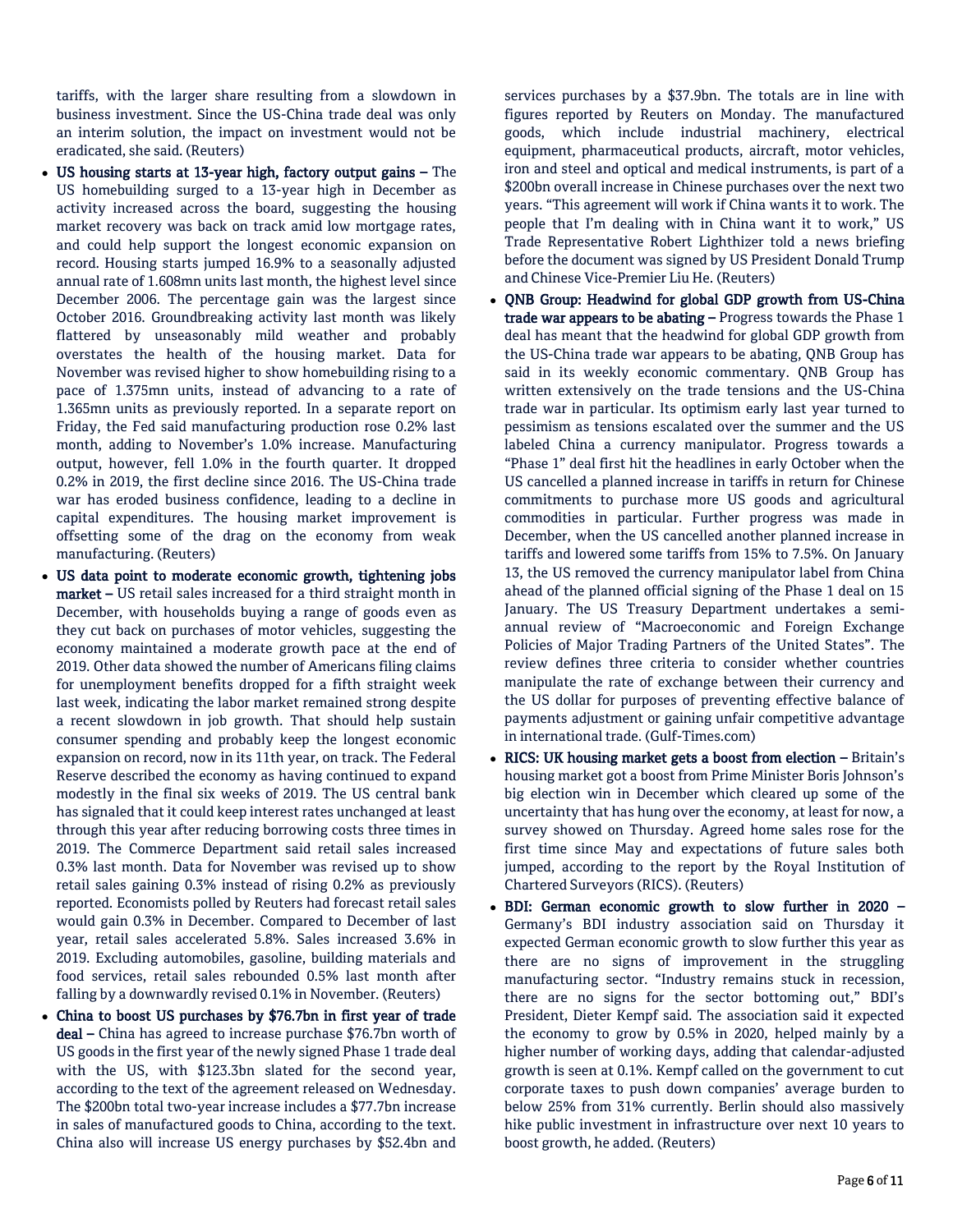- Bank of Japan to keep policy steady, raise growth outlook as risks subside – The Bank of Japan is expected to keep monetary policy steady next week and nudge up its economic growth forecast, as the US-China trade deal and de-escalation in Middle East tensions take some pressure off the central bank for more stimulus. However, Bank of Japan's Governor, Haruhiko Kuroda will likely voice his resolve to keep monetary policy ultra-loose as the economy continues to feel the strain from the trade war and October's sales tax hike. At the two-day rate review that ends on Tuesday, the Bank of Japan is set to keep its short-term interest rate target at -0.1% and a pledge to guide 10-year government bond yields around 0%. It is also seen maintaining a guidance that commits to keeping rates at current low levels, or even to cut them, until risks keeping it from achieving its 2% inflation goal subside. (Reuters)
- China's economic growth slows to 6.1% in 2019, near 30-year low – China's economy grew 6.0% in the fourth quarter of 2019 from a year earlier, official data showed on Friday, in line with expectations and steadying from the previous quarter's pace. The growth rate continued to hover at the weakest in nearly three decades. The world's second-largest economy grew an annual 6.1% in 2019, the slowest in 29 years but still within the government's target of 6-6.5%. Analysts had expected it to expand 6.1% in 2019, down from 6.6% in 2018. Facing sluggish demand at home and abroad and escalating US trade pressure, Chinese policymakers have been rolling out a stream of growth boosting measures over the past two years, while trying to contain financial and debt risks. (Reuters)
- China's December new bank loans fall to 1.14tn Yuan, below forecast, but M2 jumps – Chinese banks extended 1.14tn Yuan in new Yuan loans in December, down slightly from November and falling short of analysts' expectations. Analysts polled by Reuters had predicted new Yuan loans would fall to 1.194tn Yuan in December, from 1.39tn Yuan in the previous month and compared with 1.08tn Yuan a year earlier. Broad M2 money supply in December grew 8.7% from a year earlier, central bank data showed on Thursday, above estimates of 8.3% and quickening from 8.2% growth in November. Outstanding Yuan loan grew 12.3% from a year earlier compared with 12.4% growth in November. Analysts had expected 12.4%. The central bank is widely expected to keep its policy supportive despite recent signs of improvement in the economy as Sino-US trade tensions ease. Economic growth cooled to 6% in the third quarter, the slowest in nearly 30 years. (Reuters)
- China's new bank loans hit record in 2019, more stimulus expected - New bank lending in China hit a record of 16.81tn Yuan in 2019 as the central bank eased policy to support the world's second-largest economy hobbled by weak global demand and the Sino-US trade war. The central bank has cut borrowing costs to shore up business activity and more monetary easing and fiscal stimulus is expected this year to spur growth, analysts said. The signing of an initial US-China trade deal this week will help lower economic risks but will not stop Beijing from rolling out more policy measures to weather the downturn. The People's Bank of China (PBoC) has tried to boost bank lending and lower financing costs in the past two years, especially for smaller and private companies which generate a sizeable share of the country's economic growth and

jobs. Chinese banks extended 1.14tn Yuan in new Yuan loans in December, down from 1.39tn Yuan in November and falling slightly short of analyst expectations, data from the PBoC showed on Thursday. Analysts polled by Reuters had predicted new Yuan loans would fall to 1.19tn Yuan in December, with total new lending for the year estimated at 16.88tn Yuan, up from the previous record of 16.17tn Yuan in 2018. Outstanding Yuan loans grew 12.3% from a year earlier, a notch below 12.4% growth forecast by analysts and November's pace, which was also 12.4%. (Reuters)

### Regional

- Real estate stabilization, broad money growth to support GCC recovery – GCC economies will see a modest recovery in 2020 and 2021, thanks to stabilization in the real estate sector, as well as broad money growth, according to the UN's latest report. "The GCC economies are expected to experience a modest recovery during 2020 and 2021 as the real estate sector stabilizes. In Saudi Arabia and the UAE, in particular, broad money growth is projected to recover in line with a moderately accelerating expansion of domestic demand. Ongoing reform efforts by the government to facilitate economic diversification should also contribute to the recovery," according to the UN Conference on Trade and Development (UNCTAD). The UAE's real GDP will grow from 1.1% in 2019, to 2.4% in 2020, and 2.9% in 2021. After experiencing deflation in 2019, the UAE will witness inflation of 2.8% in 2020 and 2.9% a year later, it said. The Middle East region grew by 1.0% in 2019, but the growth will pick up in later years to grow 2.4% in 2020 and 2.8% in 2021, it said, adding that the GCC economies experienced a substantial slowdown in growth in 2019 due to cut in crude oil production under the OPEC agreement. However, it warned that geopolitical conflict is hampering inter-region trade in the Middle East. (Zawya)
- IEA: Oil stocks, non-OPEC output to buffer market from shocks – Surging oil production from non-OPEC countries led by the US along with abundant global stocks will help the market weather political shocks such as the US-Iran stand-off, the International Energy Agency (IEA) said. "For now the risk of a major threat to oil supplies appears to have receded," the Paris-based IEA said in a monthly report. "Today's market, where non-OPEC production is rising strongly and OECD stocks are 9mn barrels above the five-year average, provides a solid base from which to react to any escalation in geopolitical tension," the IEA said. The IEA said it expected production to outstrip demand for crude from the OPEC even if members comply fully with a pact with Russia and other non-OPEC allies to curb output. (Zawya)
- World Bank: Saudi Arabia top reformer, improver among 190 economies – Saudi Arabia has made a stellar performance in the World Bank's Women, Business and the Law 2020 report, with a score of 70.6 out of 100. The report ranks the Kingdom as the top reformer and top improver among 190 economies that it covers. The report also places Saudi Arabia first among GCC countries and second in the Arab world. The Kingdom has made 'outstanding' improvements in 6 out of 8 indicators measured by the report: mobility, workplace, marriage, parenthood, entrepreneurship, and pension. According to the World Bank report, Saudi Arabia has significantly transformed the lives of women by enhancing their economic participation and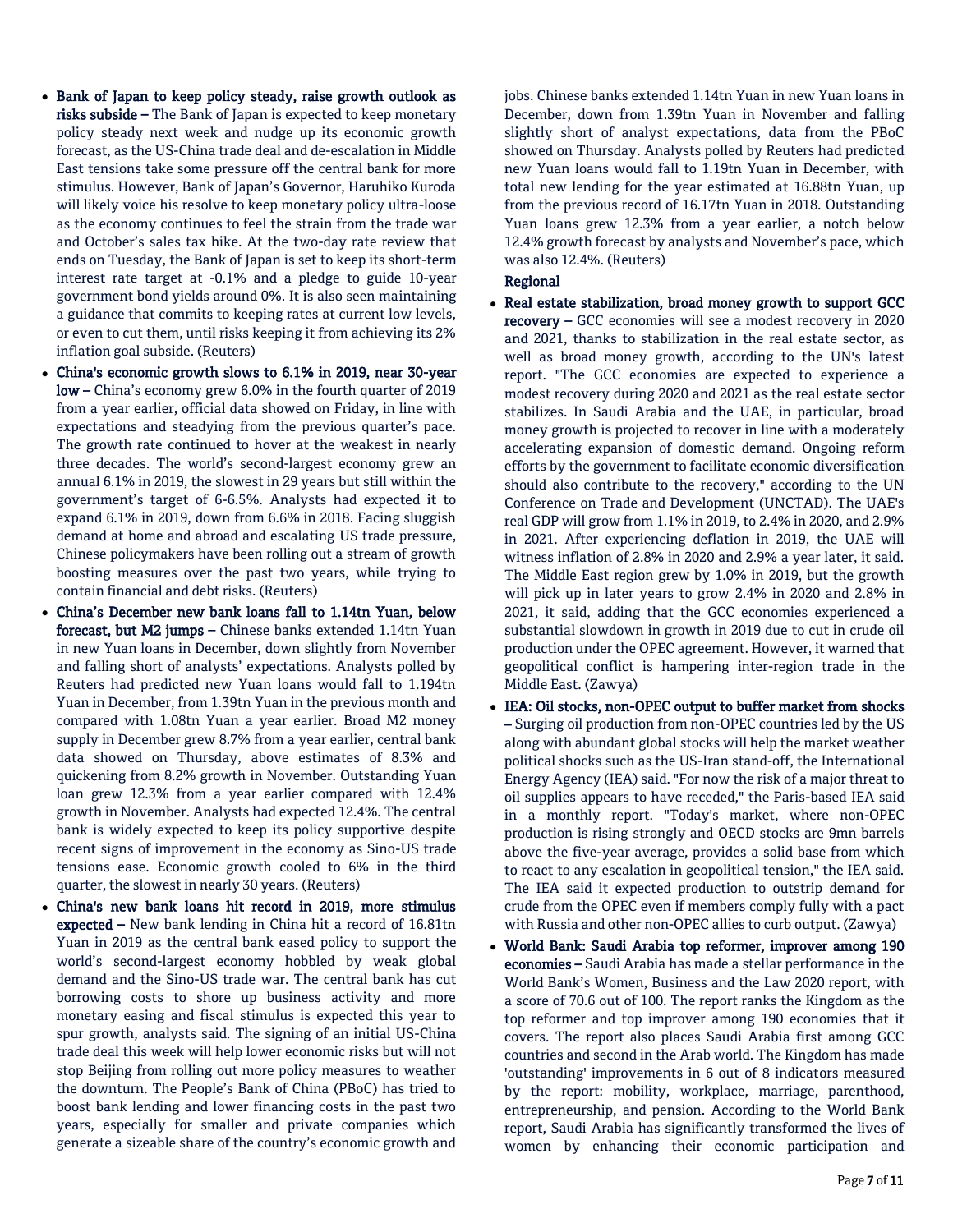strengthened the kingdom's global competitiveness, thanks to a bold set of 12 legislative reforms that it has implemented. (Zawya)

- Saudi Aramco adds \$500mn to corporate tech venture Saudi Aramco Energy Ventures is opening a new \$500mn fund through its corporate venture capital (CVC) that will investments in oil and gas technology and industrial software. Technology ventures help oil companies optimize operations in an increasingly volatile market. Aramco's investing arm has provided \$500mn in 45 start-ups since 2012, but this is the largest oil CVC fund announcement in one go. SAEV opened a Beijing office in December, the unit's CEO, Majid Mufti said. Aramco wants to invest in China as part of its Asian expansion strategy. (Bloomberg)
- $\bullet$  Saudi finance forum plots path to stable growth  $-$  Sustainable economic growth topped the agenda at the Financial Stability Forum 2020, organized by the Saudi Arabian Monetary Authority (SAMA) and the Capital Market Authority (CMA). Over 300 Finance Executives and Officials took part in the forum, which was opened by Saudi Arabia's Finance Minister, Mohammed Al-Jadaan. The Minister later joined representatives from private and government finance sectors in a panel discussion on achieving the objectives of the Financial Sector Development Program, one of the main programs of the Saudi Vision 2030. (Zawya)
- GlobalData: Saudi Aramco planning for more oil expansion Saudi Aramco is currently planning for launching five major oil expansion projects, including four crude and one natural gas, at its offshore oil fields to increase Saudi Arabia's oil output, GlobalData said. With the new expansion projects, Saudi Aramco will add 1.45mn bpd more to its oil capacity, according to GlobalData's recent report 'Saudi Aramco After IPO – Company Overview and Development Outlook'. Saudi Aramco, the producer of one eight of the world's crude oil from 2016 to 2018, mainly depends on oil production, with 88% of its total 2018 upstream output coming from crude. (Zawya)
- SMEs to benefit from Saudi government fee refund initiative The Small and Medium Enterprises (SMEs) General Authority (Monshaat) has begun refunding government fees to some small and medium enterprises as part of a government fee recovery initiative after the service was previously limited to companies only. The fee exemption will be for a period of three years or until reaching the maximum amount of refund allotted to the firms concerned. Okaz/Saudi Gazette learnt from sources that government fee refund is applicable to firms that are operating currently in 10 sectors covering 2,040 areas. (Zawya)
- Saudi Finance Ministry, Sakani program sign housing deal The Saudi Ministry of Finance and the government's Sakani program have signed a cooperation deal to provide housing services for ministry beneficiaries. The agreement will include beneficiaries on the lists of the Ministry of Housing and the Real Estate Development Fund. The deal aims to combine the services of the finance and housing ministries along with other governmental agencies to streamline operations. The agreement provides offers for the ministry's beneficiaries. (Zawya)
- UAE approves draft law to allow family-owned companies to list – The UAE approved a draft law allowing family-owned

businesses to list on the country's financial markets. The cabinet approved the draft law amending provisions in the Agency Law that regulates commercial and distribution agreements, state-run WAM news agency reported. It will allow family-owned companies to turn into public joint stock companies. (Bloomberg)

- World Economic Forum: Blockchain to help UAE save \$3bn The use of advanced blockchain technology will help the UAE government save more than \$3bn and tackle fraud, aside from reducing the consumption of paper and creating a paperless economy. The distributed ledger technology, which was first devised for cryptocurrencies, is now gaining traction in the country and has proven successful in cutting transaction costs and improving services in both government and private entities. These are some of the findings highlighted in whitepaper by the World Economic Forum (WEF) and the Centre for the Fourth Industrial Revolution UAE (CFIR UAE), Dubai Future Foundation (DDF). The paper provides a detailed analysis of seven case studies and surveys among more than 100 stakeholders from at least 60 various governmental and non-governmental organisations across the country. The case studies covered the blockchain strategies and initiatives implemented by major companies and government agencies like Emirates Airline, Emirates NBD, Etisalat Digital, Abu Dhabi Digital Authority, the Ministry of Health and Prevention and Smart Dubai. (Zawya)
- Dubai non-oil foreign trade surges 22% in first nine months of 2019 – The Emirate of Dubai's non-oil foreign trade volumes surged to 83mn tons in the first nine months of 2019, revealed Dubai Customs. These figures represent an increase by 22% YoY from 68mn tons during the same period in 2018. According to the customs authority, the volume of re-exports jumped 48% to 13mn tons, while exports rose by 47% (14mn tons) and imports grew by 13% (56mn tons). (Zawya)
- Dubai targets \$544bn non-oil trade by 2025 His Highness Sheikh Mohammed bin Rashid Al Maktoum, Vice President, Prime Minister and Ruler of Dubai, announced new \$544bn target for Dubai's non-oil foreign trade by 2025. Presiding over the second meeting of Dubai Council, he said the trade target will be supported by establishing 50 offices around the world, each tasked with promoting Dubai's unrivalled trade, tourism and investment offerings through and intensifying and unifying of external marketing efforts, a Wam news agency report said. Sheikh Mohammed bin Rashid said: "Dubai will become the world's capital of the new economy. The new economy will be a major focus on the 50 goals agenda that we seek to achieve in the next five years. The Dubai Council will focus on opening new economic sectors for the emirate and transform its existing sectors." (Zawya)
- Al Hilal Bank agrees to sell Al Hilal Takaful to Siraj Holding Al Hilal Bank, a wholly-owned subsidiary of Abu Dhabi Commercial Bank (ADCB), has agreed to sell Al Hilal Takaful, its Islamic insurance business and operations, to Siraj Holding LLC. The transaction is expected to be completed during the first quarter of 2020, subject to the necessary regulatory approval. This decision is driven by Al Hilal Bank's strategic decision to focus on delivering high-quality retail banking services, primarily through digital channels and to divest non-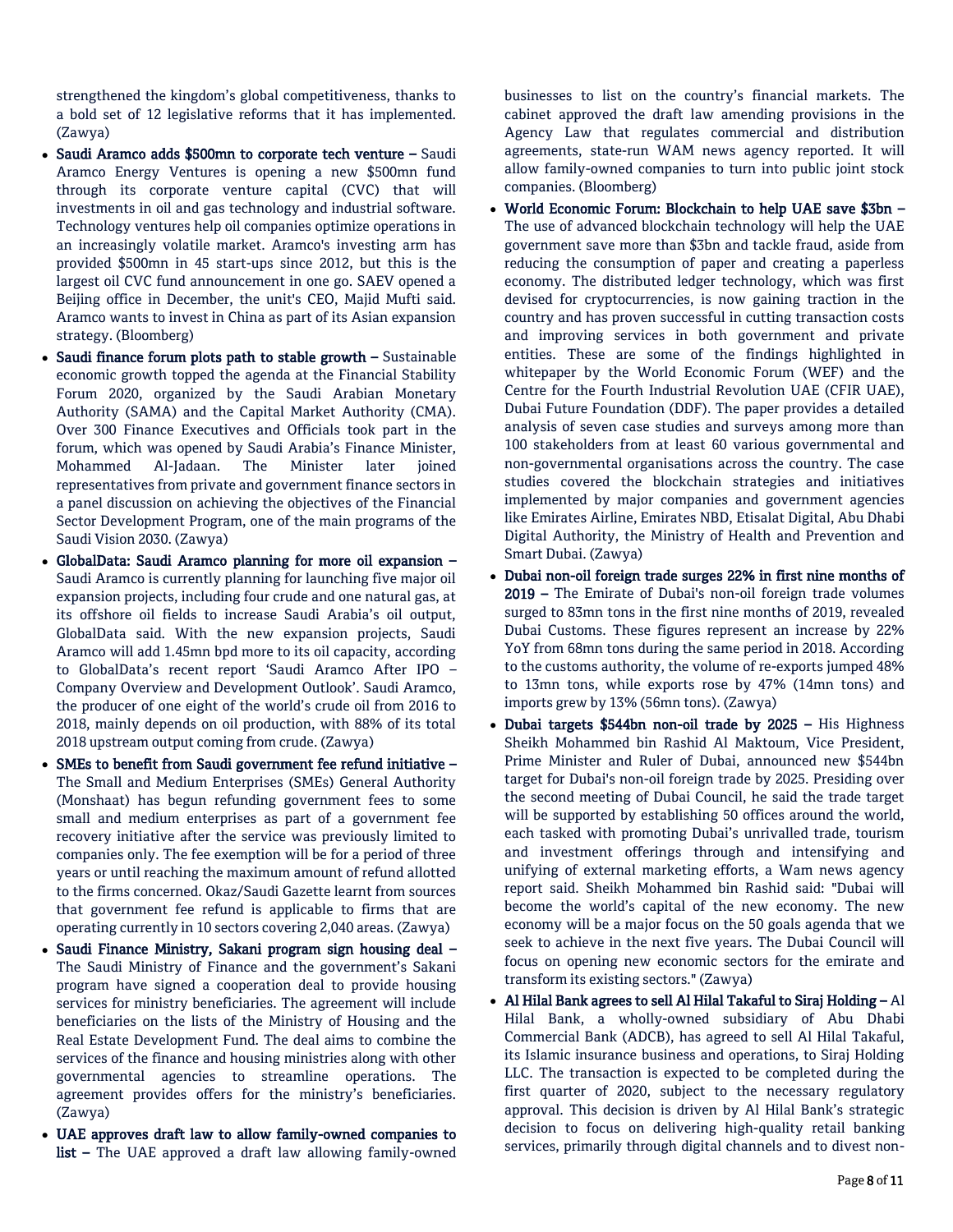core businesses. The transaction will not impact the profitability of Al Hilal Bank or the wider ADCB Group. (ADX)

- $\bullet$  UAE's Masdar, Egypt's Infinity Energy set up JV Abu Dhabi Future Energy Company (Masdar) and Infinity Energy will establish a joint venture company, Infinity Power, to develop utility-scale and distributed solar energy and wind power projects in Egypt and Africa. The agreement was signed at the Abu Dhabi Sustainability Week by Masdar's CEO, Mohamed Jameel Al Ramahi, Infinity Energy's Managing Director and Cofounder Mohamed Elamin Ismail Mansour, and Infinity Energy's CEO, Nayer Fouad. Infinity Energy completed the development and construction of Egypt's first large-scale solar power plant in February 2018, followed by another three plants in Benban Solar Park, which is considered the largest solar park in the world to date. Egypt's 2035 Integrated Sustainable Energy Strategy targets 20% of the electricity mix coming from renewables by 2022 and 42% by 2035. According to the International Renewable Energy Agency (IRENA), the country has the potential to supply 53% of its electricity mix from renewables by 2030. (Zawya)
- Abu Dhabi Aviation's foreign share ownership at 30% Abu Dhabi Aviation Co. announced its opening its trading of shares to foreign investment at a rate of no more than 30% of the company's total nominal shares capital. The announcement was made following a resolution taken during the company's General Assembly meeting on October 13, 2019, and the necessary approvals processes by the Securities and Commodities Authority, and the Department of Economic Development in Abu Dhabi. (Zawya)
- Abu Dhabi's green bond accelerator initiative aims to finance sustainable projects - The Abu Dhabi Department of Energy (DoE) announced a new green bond accelerator program aimed at showcasing the Emirate as a regional hub for the issuance of green bonds and green Sukuk for sustainable projects across the Middle East and Africa. The DoE program aimed at financing green projects is a joint initiative with Abu Dhabi Global Market (ADGM) and Abu Dhabi Securities Exchange (ADX) and will develop a transparent framework for green bonds, Undersecretary of the Abu Dhabi Department of Energy, Mohamed Bin Jarsh Al Falasi said. He said that the green bond will be established, regulated and listed in Abu Dhabi, with the money from any green bond supporting sustainable and efficiency projects both inside and outside the Emirate. (Zawya)
- Abu Dhabi's ADNOC raises \$19bn Abu Dhabi National Oil Company (ADNOC) has been courting foreign funds - and its efforts compare favourably. Like Saudi Arabia, Abu Dhabi's economy was hit by a dramatic fall in oil prices in mid-2014, triggering a drive to reduce its dependence on crude. A central part of that has been to reform and modernise state champion ADNOC and attract foreign investment. ADNOC has gone for a more staggered approach with its fundraising efforts, and there has been little overview of their scope by industry experts. However, ADNOC has raised more than \$19bn over the past three years from overseas investors, according to Reuters calculations based on publicly released size of investments, signing fees and share sales. (Zawya)
- Kuwait Business Town sells investment property at KD25.501mn – The board of Kuwait Business Town Real Estate

Company approved the selling of an investment property to one of the company's subsidiaries at a value of KD25.501mn, without achieving a profit nor a loss. The transaction will not have any material impact on the firm's consolidated financial statements, according to a bourse filing. It is worth noting that over the nine-month period ended September 2019, the company's profits increased by 22.8% to KD1.88mn from KD1.53 million in the corresponding period last year. (Zawya)

- BKSB posts 17.2% YoY rise in net profit to OMR34.4mn in FY2019 – Sohar International Bank (BKSB) recorded net profit of OMR34.4mn in FY2019, an increase of 17.2% YoY. Operating income rose 10.8% YoY to OMR104.7mn in FY2019. Operating profit rose 8.8% YoY to OMR59.4mn in FY2019. Total assets stood at OMR3.5bn at the end of December 31, 2019 as compared to OMR3.0bn at the end of December 31, 2018. Net loans and advances stood at OMR2.5bn (9.0% YoY), while deposits from customers stood at OMR2.1bn (15.3% YoY) at the end of December 31, 2019. (MSM)
- Alizz Islamic Bank recommends swap ratio for Oman Arab Bank merger – Alizz Islamic Bank announced that the board of directors, after reviewing the offer with the swap ratio of around 81%:19% for shareholders of Oman Arab Bank and Alizz Islamic Bank respectively, have approved and recommended this to the shareholders for their approval. Actual SWAP ratio will be based on the net assets value as per the audited financial statements for the year ended December 31, 2019. Appropriate price adjustments will be made to movements in both the Banks financials between December 31, 2019 (the Cut-off Date) and the actual transaction date. The proposed merger and the indicative Swap ratio will remain subject to the approval from the shareholders, the Central Bank of Oman, Capital market Authority and other relevant authorities. (MSM, Bloomberg)
- Bahrain's Liquidity Fund closes loan applications for large firms – The Liquidity Support Fund yesterday closed applications for large enterprises with an annual income above BHD3mn, with he application window for small and medium enterprises (SMEs) remaining open until March 19. The BHD100mn Liquidity Support Fund, launched following the instructions of Crown Prince, Deputy Supreme Commander and First Deputy Premier, His Royal Highness Prince Salman bin Hamad Al Khalifa during the 2019 Government Forum, supports private sector companies by offering credit facilities at a 2.5% interest rate. The fund will review all applicants against specified eligibility. Credit application requests for large companies are capped at BHD1mn, and BHD250,000 for SMEs, with a loan period of up to three years. (Zawya)
- Bahrain's Gulf Air aims to transport 7mn passengers this year Bahrain's national carrier expects to transport more than 7mn passengers in 2020, seven per cent higher than 6.5mn last year. Gulf Air's Chief Executive, Krešimir Kuko said that the airline is also confident of retaining load factor at around 77% this year. He said the airline saw substantial growth in 2019, especially in high-volume sectors like the Indian subcontinent where it has seen load factors going up to 90%, with the overall average across the network coming in at about 77%, a few notches better than 2018. Load factor is a measure of the capacity utilisation of airlines and is generally used to assess how efficiently a carrier fills seats and generates fare revenue.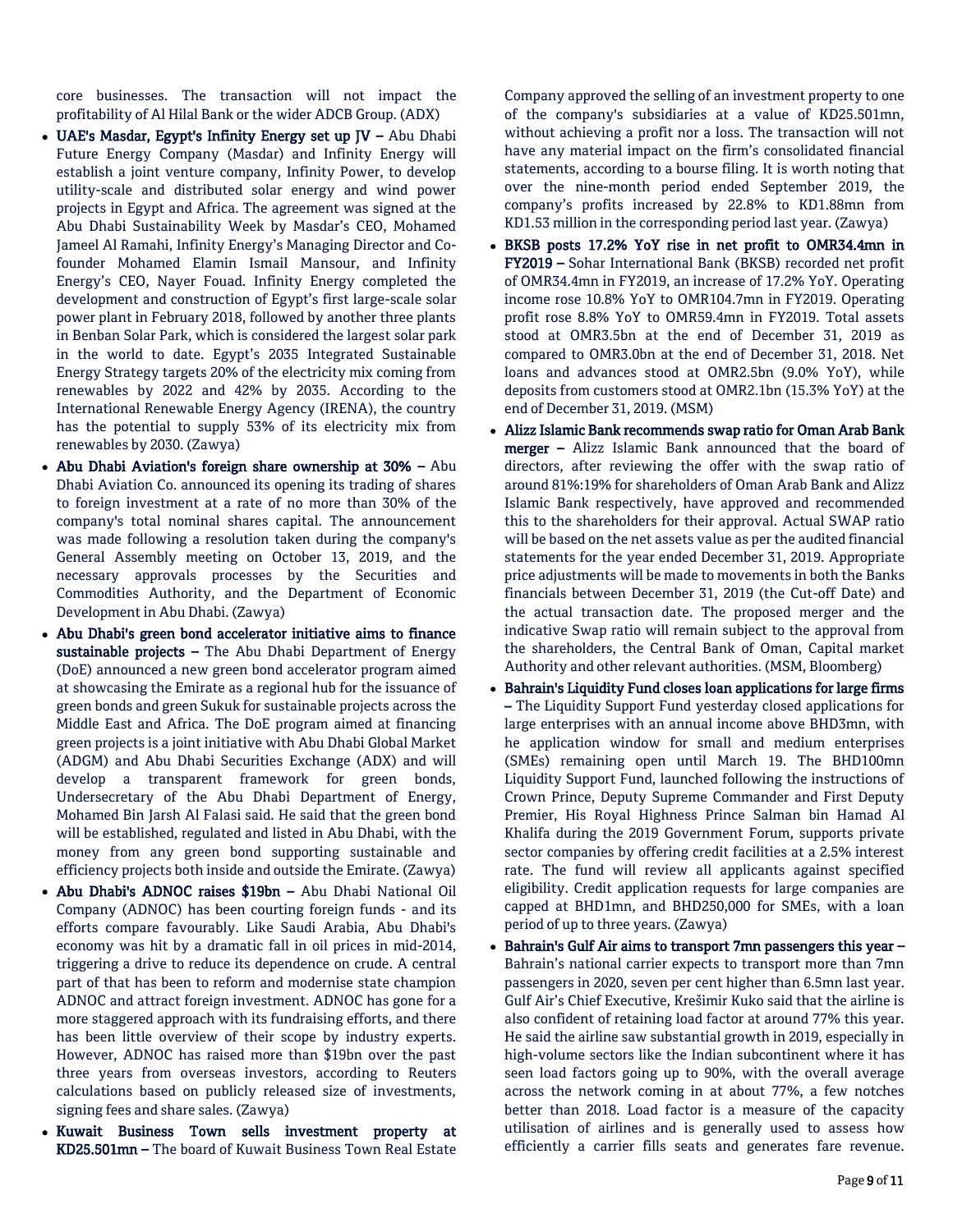However, Mr Kuko expects 2020 to be a challenging year because it is building significant capacity and network expansion in long haul operations. (Zawya)